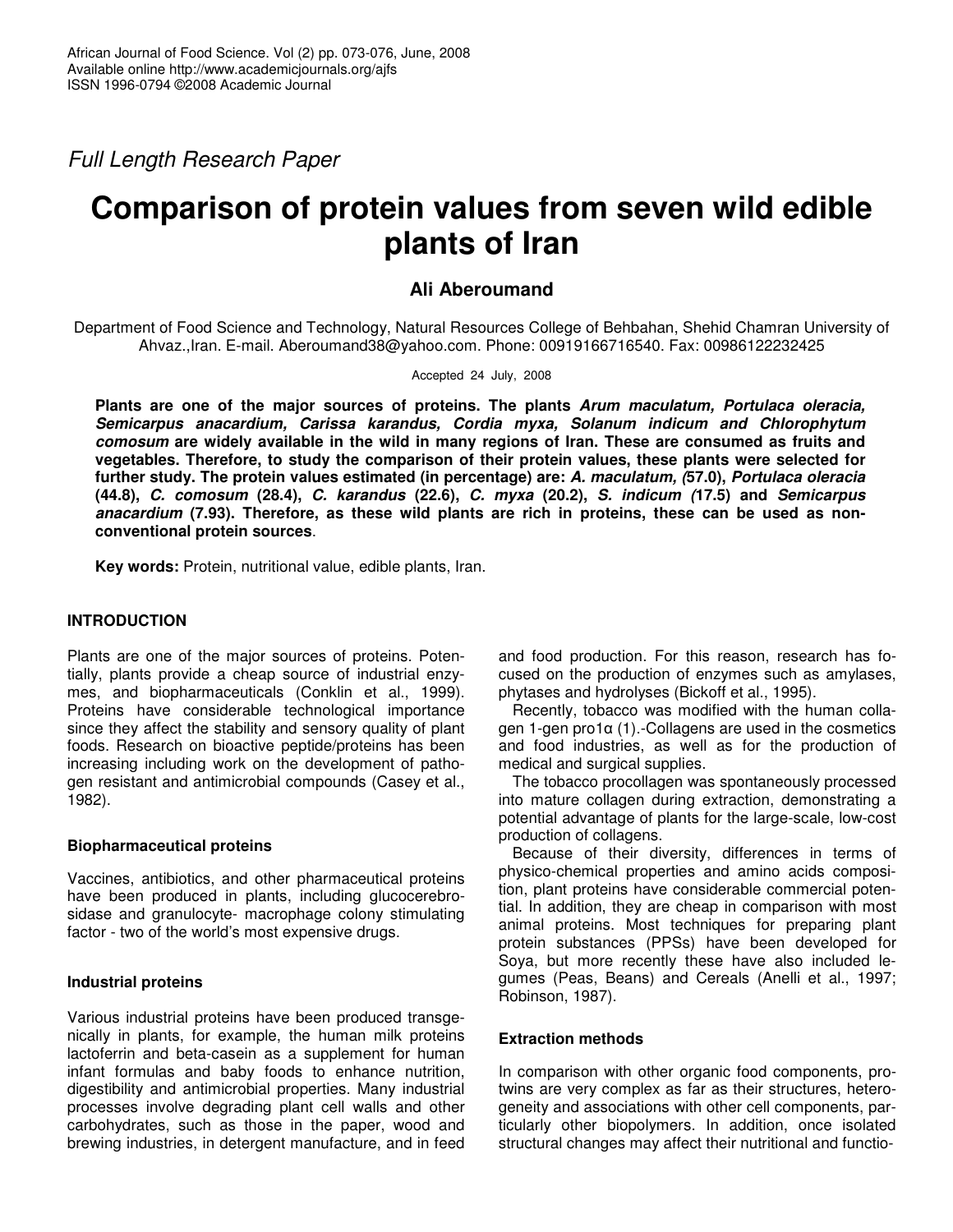

**Figure 1.** Amounts of protein of seven edible plants.

nal properties. So the solubility [(the first criterion of denaturation (only for non-soluble proteins)] of a particular protein varies according to the method of extraction.

For the quantification of proteins in plants various methods have been described in the literature (Moreno-Arribas et al., 2002).

The protein extract concentration (N×6.25) was determined by the standardized and regular kjeldahl method (AOAC, 1995 # 976.06). The value of 6.25 was considered as a more accurate coefficient factor than the conventional value of 6.25 for the nitrogen

to protein conversion in vegetables (Mosse, 1990).

#### **Digestion**

In a Regular Kjeltec system (Kjeltec 2330 Analyzer Unit, User Manual, 1000 7729 / Rev 1.2, FOSS, Sweden) the controlled conditions during digestion eliminate the potentially large loss of acid which might cause loss of nitrogen. Therefore, the volume of acid required is generally less than that recommended in classical methods.

Therefore only 2 - 5 ml in semi micro (100 ml) tubes in a Kjeltec system. Generally the 250 ml tubes give easier sample handling than the 100 ml tubes. 250 ml tubes give flexibility to handle the broadest range of sample size and applications. They also handle foaming problems during the first part of the digestion better than the 100 mltubes (Mosse, 1990; Moreno- Aribas et al., 2002).

#### **Salt**

Since all compounds except nitrogen do not decompose at the boiling point of concentrated sulphuric acid, it is necessary to increase the boiling point with a salt, usually potassium sulphate. This salt is incorporated in the Kjeltabs together with the catalyst (contain 1.5 g  $K_2SO_4$ 

and 0.15 g CUSO<sub>4</sub>,  $5H<sub>2</sub>O$ ) if samples with high fat or carbohydrate content are to be analyzed. Crystallization all compounds except nitrogen can occur because it takes more acid to oxidize these constituents than pro-tein, in which case an added 2 - 3 ml extra acid at the start of the digestion. Crystallization during digestion can cause nitrogen losses (Mosse, 1990; Moreno- Aribas et al., 2002).

#### **MATERIALS AND METHODS**

Seven wild edible plants occurring in Iran were evaluated for theirprotein values viz. *Arum maculatum, Portulaca oleracia, Semicarpus anacardium, Carissa karandus, Cordia myxa, Solanum indicum and Chlorophytum comosum*. These plant samples were obtained from south Iran**.** Edible parts of *Portulaca oleracia* are leaf and stem and Edible parts of *Semicarpus anacardium, Carissa karandus, Cordia myxa, Solanum indicum and Chlorophytum comosum* are them fruits. Except of *P. oleracia*. These plants such as *S. anacardium, C. karandus, C. myxa , S. indicum* (trees) often grow in jungle and them fruits are edible and tubers of *C. comosum* is edible and grows in garden. Efforts made to collect these plants in flowering and fruiting conditions for the correct botanical identification. Healthy and disease free edible plant part/s selected and dried them under shade so as to prevent the decomposition of chemical compounds present in them. All the dried material powdered in blander for further study.

Solid samples were normally treated by some form of grinding. This was accomplished in a simple coffee grinder (Model UMS; Stephan und Sohne GmbH & Co., Hameln, Germany, Foss Company)**.** The solid samples were dried in the Laboratory of the Department of Food Science and Technology, Ahvaz University). However, the consistency of the treatment was vital to obtain satisfactory results especially when the analytical method has been optimized to one set of conditions. As a recommendation, the particle size should be less than 1 mm (AOAC.1990; Gueguen and Barbot, 1988).

In the present investigation, Kjeltec 2300 Analyzer unit, 1000n7729/ Rev 1.2, Sweden was used for determination of total crude proteins in according to total nitrogen amount and 6.25 factor.

The protein fraction was extracted according to a method of the determination of nitrogen according to Kejeltec using block diges-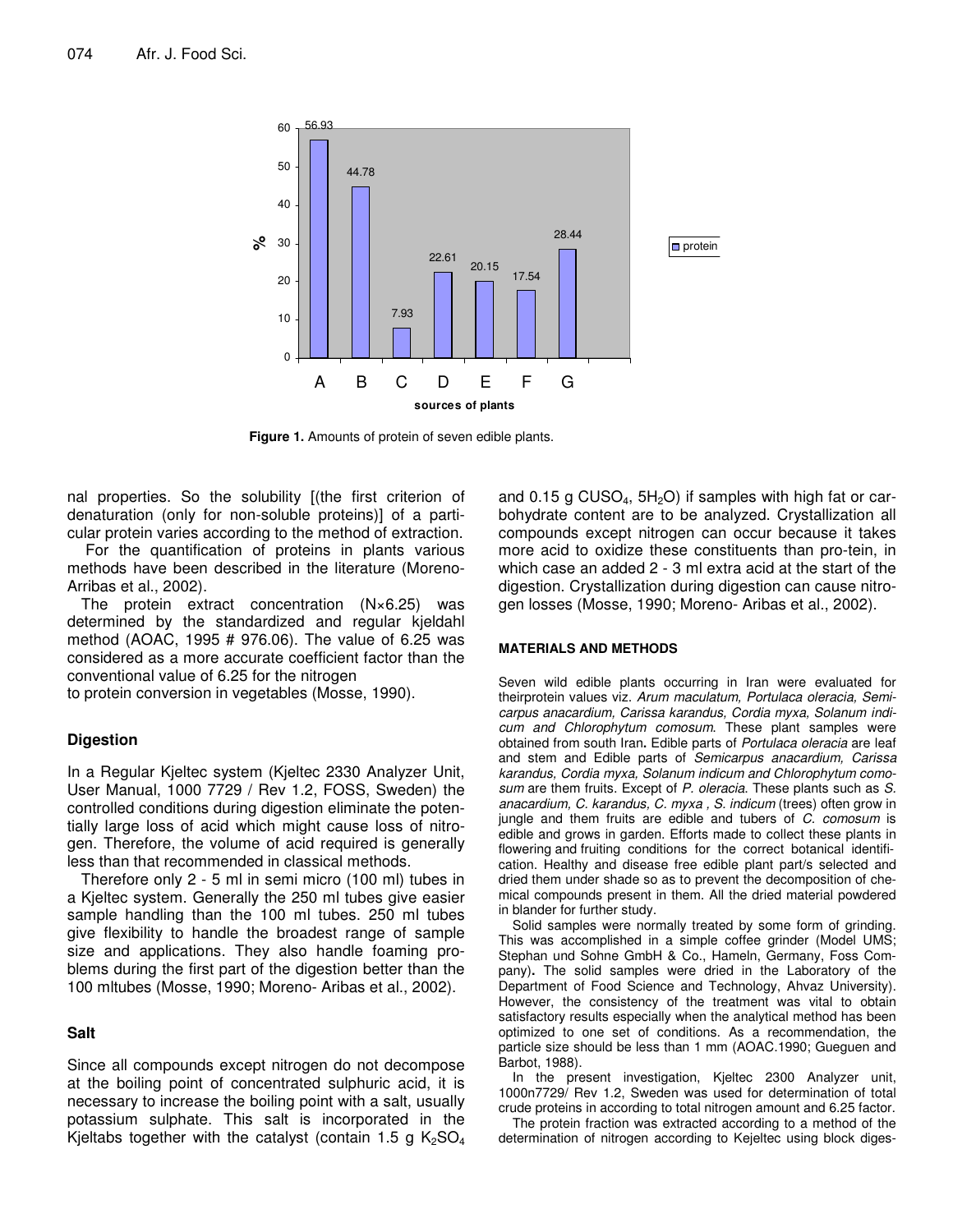

**Figure 2.** Amounts of total nitrogen of seven edible plants. A = *Arum maculatum*, B = *Portulaca oleracia*, C = *Semicarpus anacardium*, D = Carissa karandus, E = *Cordia myxa*, F = *Solanum indicum* and G = *Chlorophytum comosum*.





A = *Arum maculatum*, B = *Portulaca oleracia*, C = *Semicarpus anacardium*, D = Carissa karandus, E = *Cordia myxa*, F = *Solanum indicum* and G = *Chlorophytum comosum*.

tion and steam distillation. This method, was followed for the analysis of nitrogen using the Tecator Kjeltec systems. After that 1g of each sample was weighed accurately by using a 0.01 accuracy digital balance (AND, France). After that 10 ml sulphuric acid 98% was added to every sample and then one catalyst tablet (contain 1.5 g  $K_2SO_4$  and 0.15 g CUSO<sub>4</sub>,  $5H_2O$ ) was added to each sample and then samples were put in digestion block for 1.5 - 2 h at 400°C. The digestion stage was finished when a blue green solution was obtained, and then 20 ml deionized (Fater electronic system, Iran) water was added to this solution. In next stage, samples were placed in a Kjeltec Automatic apparatus. To each sample 40% NaOH solutions were added and a receiver solution (contain1% Boric acid with Bromocresol green and Methyl red as an indicator solution) were used to collect the distillate, which was then titrated with 1% HCl solution to measure the nitrogen value in each sample. The values were calculated by following (AOAC 1995; Gueguen and Barbot, 1988; Moreno- Aribas et al., 2002; Shaid et al., 1987). Nitrogen Value × 6.25 factor equal to protein value.

#### **RESULTS**

Samples Proteins amounts, samples protein amounts ratio to vegetable protein maximum amount and samples total nitrogen % of seven wild edible plants of Iran has been showed in Figures of 1, 2 and 3.

In this study, eight treatments with tree replications were analyzed, though data statistically were analyzed by complete Randomized design. Experiment SAS program